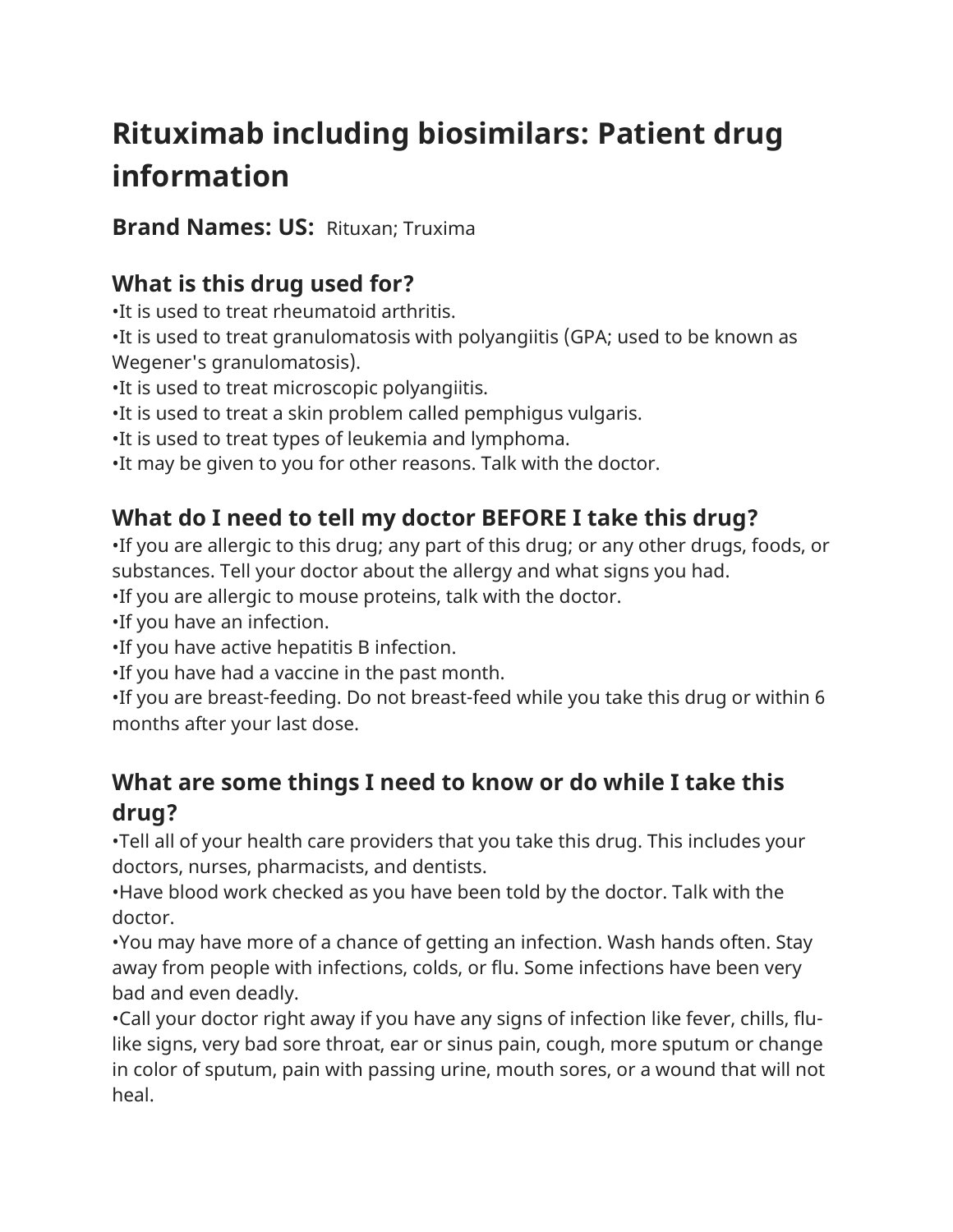•Talk with your doctor before getting any vaccines. Use of some vaccines with this drug may either raise the chance of an infection or make the vaccine not work as well.

•Make sure you are up to date with all your vaccines before treatment with this drug.

•Heart problems like heart failure and abnormal heartbeats have happened with this drug. Sometimes, these heart problems have been deadly. Call your doctor right away if you have a fast, slow, or abnormal heartbeat; severe dizziness or passing out; or shortness of breath, a big weight gain, or swelling in the arms or legs.

•This drug may cause harm to an unborn baby. A pregnancy test will be done before you start this drug to show that you are NOT pregnant.

### **What are some side effects that I need to call my doctor about right away?**

•Signs of an allergic reaction, like rash; hives; itching; red, swollen, blistered, or peeling skin with or without fever; wheezing; tightness in the chest or throat; trouble breathing, swallowing, or talking; unusual hoarseness; or swelling of the mouth, face, lips, tongue, or throat.

•Signs of high or low blood pressure like very bad headache or dizziness, passing out, or change in eyesight.

•Signs of liver problems like dark urine, feeling tired, not hungry, upset stomach or stomach pain, light-colored stools, throwing up, or yellow skin or eyes.

•Signs of high blood sugar like confusion, feeling sleepy, more thirst, more hungry, passing urine more often, flushing, fast breathing, or breath that smells like fruit. •Chest pain or pressure.

•Dizziness.

•Any unexplained bruising or bleeding.

### **What are some other side effects of this drug?**

All drugs may cause side effects. However, many people have no side effects or only have minor side effects. Call your doctor or get medical help if any of these side effects or any other side effects bother you or do not go away:

•Feeling tired or weak.

•Headache.

•Upset stomach or throwing up; stomach pain or diarrhea.

•Runny or stuffy nose.

•Muscle spasm; back, muscle, or joint pain.